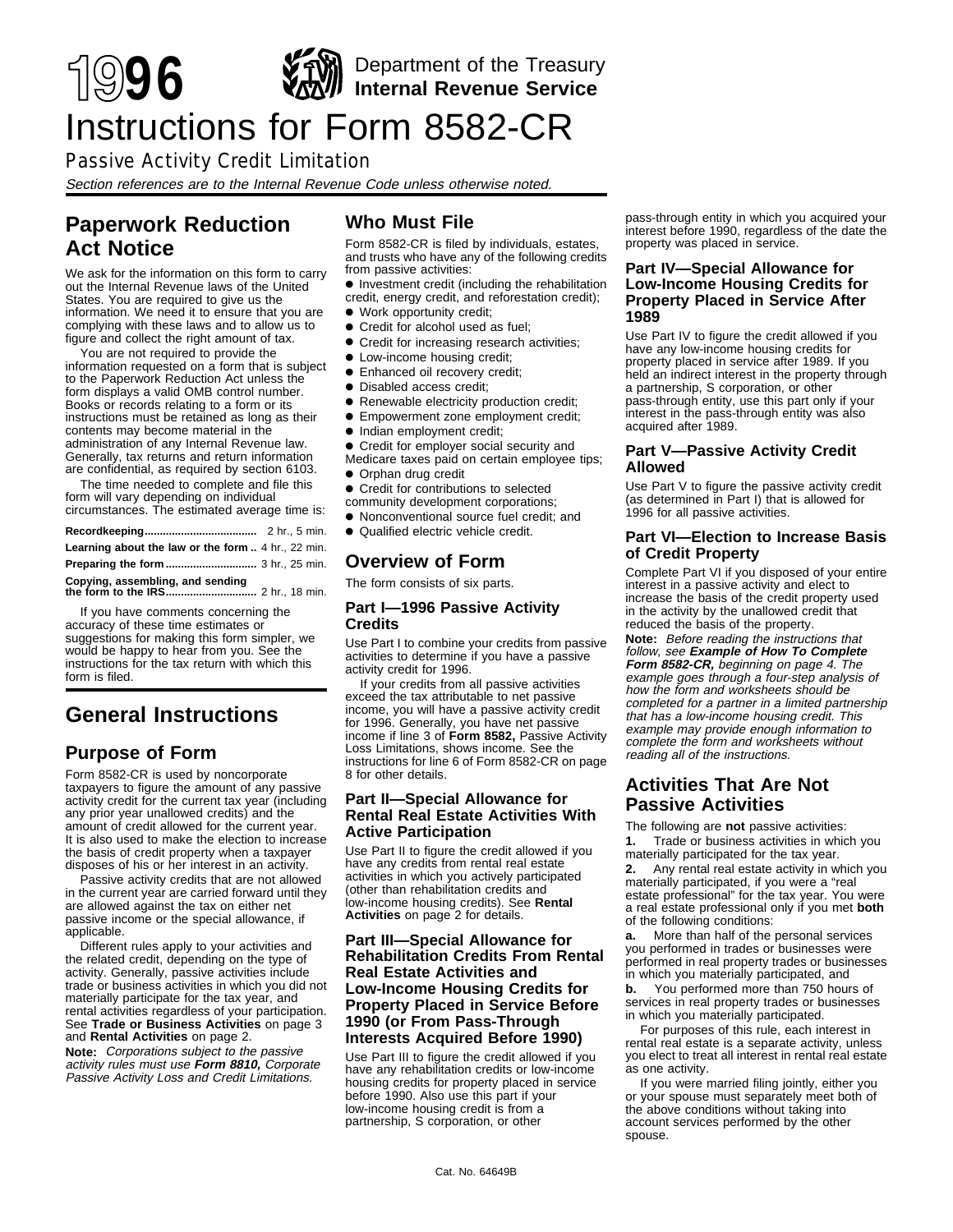A real property trade or business is any real property development, redevelopment, construction, reconstruction, acquisition, conversion, rental, operation, management, leasing, or brokerage trade or business. Services you performed as an employee are not treated as performed in a real property trade or business unless you owned more than 5% of the stock (or more than 5% of the capital or profits interest) in the employer.

 **3.** A working interest in an oil or gas well, if your working interest was held directly or through an entity that did not limit your liability (such as a general partner interest in a partnership). In this case, it does not matter whether you materially participated in the activity for the tax year.

If, however, your liability was limited for part of the year (e.g., you converted your general partner interest to a limited partner interest during the year), some of your income and losses from the working interest may be treated as passive activity gross income and passive activity deductions. See Temporary Regulations section 1.469-1T(e)(4)(ii).

 **4.** The rental of a dwelling unit you used as a residence if section 280A(c)(5) applies. This section applies if you rented out a dwelling unit that you also used as a home during the year for a number of days that exceeds the **greater** of 14 days or 10% of the number of days during the year that the home was rented at a fair rental.

 **5.** An activity of trading personal property for the account of owners of interests in the activity. See Temporary Regulations section  $1.469 - 1T(e)(6)$ .

Credits from activities that are not passive activities should not be entered on Form 8582-CR. However, they may be subject to limitations other than the passive credit rules.

### **Rental Activities**

A rental activity is a passive activity even if you materially participated in the activity (other than a rental real estate activity in which you materially participated, if you were a real estate professional).

However, if you meet any one of the six exceptions listed below, the rental of the property is not treated as a rental activity. See **Reporting Credits From the Activities** below if you meet any of the exceptions.

An activity is a rental activity if tangible property (real or personal) is used by customers or held for use by customers, and the gross income (or expected gross income) from the activity represents amounts paid (or to be paid) mainly for the use of the property. It does not matter whether the use is under a lease, a service contract, or some other arrangement, it is still considered a rental activity.

### **Exceptions**

An activity is **not** a rental activity if:

 **1.** The **average period of customer use** of the rental property is 7 days or fewer.

Figure the average period of customer use for a class of property by dividing the total number of days in all rental periods by the number of rentals during the tax year. If the activity involves renting more than one class of property, multiply the average period of customer use of each class by the ratio of the gross rental income from that class to the activity's total gross rental income. The activity's average period of customer use equals the sum of these class-by-class average periods weighted by gross income. See Regulations section 1.469-1(e)(3)(iii).

 **2.** The **average period of customer use** (defined above) of the rental property is 30 days or less, and **significant personal services** were provided in making the rental property available for customer use.

**Significant personal services** include only services performed by individuals. In determining if personal services are significant, all the relevant facts and circumstances are considered. Facts and circumstances include the frequency of the services, the type and amount of labor required to perform the services, and the value of the services relative to the amount charged for the property's use.

 **3. Extraordinary personal services** were provided in making the rental property available for customer use.

Services provided in making rental property available for customer use are **extraordinary personal services** only if they are performed by individuals, and the customers' use of the rental property is incidental to their receipt of the services.

 **4.** The rental of the property is **incidental** to a nonrental activity.

The rental of property is **incidental** to an activity of holding property for investment if the main purpose of holding the property is to realize a gain from its appreciation, and the gross rental income is less than 2% of the smaller of the **unadjusted basis** or the fair market value of the property.

**Unadjusted basis** means the cost of the property without regard to depreciation deductions or any other basis adjustment described in section 1016 that reduces basis.

The rental of property is **incidental** to a trade or business activity if:

 **a.** You own an interest in the trade or business activity during the tax year;

**b.** The rental property was mainly used in the trade or business activity during the tax year or during at least 2 of the 5 preceding tax years; and

 **c.** The gross rental income from the property is less than 2% of the smaller of the unadjusted basis or the fair market value of the property.

Lodging provided for the employer's convenience to an employee or the employee's spouse or dependents is incidental to the activity or activities in which the employee performs services.

 **5.** You customarily make the rental property available during defined business hours for nonexclusive use by various customers.

 **6.** You provide property for use in a nonrental activity of a partnership, an S corporation, or joint venture in your capacity as an owner of an interest in such partnership, S corporation, or joint venture.

#### **Reporting Credits From the Activities**

If you meet any of the six exceptions listed above, your rental of the property is not a rental activity. You then must determine whether your rental of the property is a trade or business activity and, if so, whether you materially participated in the activity for the tax year (see **Trade or Business Activities** and **Material Participation** on page 3). If the activity is a trade or business activity in which you did not materially participate, enter the credits from the activity in Worksheet 4 on page 10.

If you meet any of the six exceptions listed above, and the activity is a trade or business activity in which you materially participated, report the credits from the activity on the form you normally use.

If you **did not** meet any of the six exceptions, the rental activity is generally a passive activity. Special rules apply if you

conduct the rental activity through a publicly traded partnership (PTP). See **Publicly Traded Partnerships (PTPs)** on page 13. If the rental activity is not conducted through a PTP, the passive rental activity is entered in Worksheet 1, 2, 3, or 4 on pages 9 and 10.

Worksheet 1 is for credits (other than rehabilitation credits and low-income housing credits) from passive rental real estate activities in which you actively participated. However, married individuals who file separate tax returns but did not live apart at all times during the tax year must use Worksheet 4 even if there was active participation.

Worksheet 2 is for rehabilitation credits from passive rental real estate activities and low-income housing credits for property placed in service before 1990. This worksheet is also used for low-income housing credits from a partnership, S corporation, or other pass-through entity if your interest in the pass-through entity was acquired before 1990, regardless of the date the property was placed in service.

Worksheet 3 is for low-income housing credits for property placed in service after 1989 (unless held through a pass-through entity in which you acquired your interest before 1990).

Worksheet 4 is for credits from passive trade or business activities in which you did not materially participate and passive rental real estate activities without active participation (but not rehabilitation credits from passive rental real estate activities and low-income housing credits).

See **Special Allowance for Credits From Active Participation in Rental Real Estate Activities** below.

#### **Special Allowance for Credits From Active Participation in Rental Real Estate Activities**

If you actively participated in a passive rental real estate activity, you may be able to claim credits from the activity for the tax attributable to a special allowance of up to \$25,000, reduced by any passive losses allowed under this exception on Form 8582. The special allowance also applies to low-income housing credits and rehabilitation credits from a rental real estate activity, even if you did not actively participate in the activity. The credits allowed under the special allowance are in addition to the credits allowed for the tax attributable to net passive income.

Married individuals filing separate returns who did not live apart at all times during the year and trusts cannot use the special allowance. An estate can use the special allowance only for its tax years ending less than 2 years after the decedent's death.

Only individuals and qualifying estates can actively participate in a rental real estate activity. Limited partners cannot actively participate unless future regulations provide an exception. In addition, you are not considered to actively participate in a rental real estate activity if at any time during the tax year your interest (including your spouse's interest) in the activity was less than 10% (by value) of all interests in the activity.

Active participation is a less stringent requirement than material participation (see **Material Participation** on page 3). You may be treated as actively participating if you participated, for example, in making management decisions or arranging for others to provide services (such as repairs) in a significant and bona fide sense. Management decisions that can count as active participation include approving new tenants, deciding on rental terms, approving capital or repair expenditures, and other similar decisions.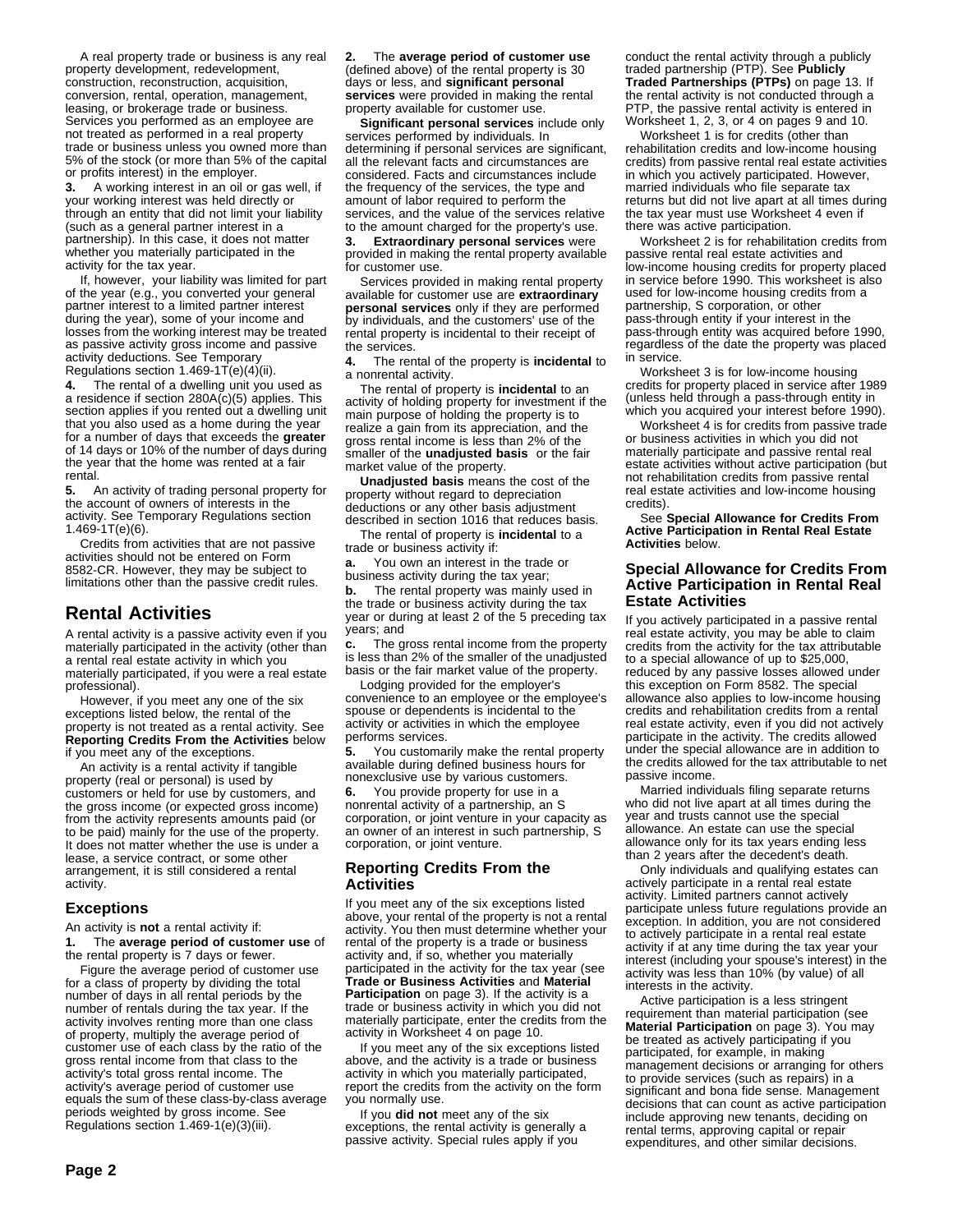An estate is treated as actively participating for tax years ending less than 2 years after the date of the decedent's death if the decedent would have satisfied the active participation requirements for the activity for the tax year in which the decedent died. Such an estate is a qualifying estate.

The maximum special allowance that single individuals and married individuals filing a joint return for the tax year can qualify for is \$25,000. The maximum is \$12,500 in the case of married individuals who file separate returns for the tax year but only if they lived apart at all times during the tax year. The maximum special allowance for which an estate can qualify is \$25,000 reduced by the special allowance for which the surviving spouse qualified.

If your modified adjusted gross income (defined on page 8) is \$100,000 or less (\$50,000 or less if married filing separately), figure your credits based on the amount of the maximum special allowance referred to in the preceding paragraph. If your modified adjusted gross income is more than \$100,000 (\$50,000 if married filing separately), the special allowance is limited to 50% of the difference between \$150,000 (\$75,000 if married filing separately) and your modified adjusted gross income. When modified adjusted gross income is \$150,000 or more (\$75,000 or more if married filing separately), there is no special allowance.

However, for low-income housing credits for property placed in service before 1990, and rehabilitation credits, the limits on modified adjusted gross income are increased. If your modified adjusted gross income is more than \$200,000 (\$100,000 if married filing separately), the special allowance is limited to 50% of the difference between \$250,000 (\$125,000 if married filing separately), and your modified adjusted gross income. When modified adjusted gross income is \$250,000 or more (\$125,000 or more if married filing separately), there is no special allowance.

The modified adjusted gross income limitation does not apply when figuring the special allowance for low-income housing credits for property placed in service after 1989 (other than from a pass-through entity in which you acquired your interest before 1990).

**Reporting credits from rental real estate activities.—** Complete Part I first to determine your credits from all rental real estate activities and your passive activity credit. You have a passive activity credit if line 7 shows an amount other than zero. Complete Part II if you have credits (other than low-income housing and rehabilitation credits) from rental real estate activities in which you actively participated. Complete Part III if you have low-income housing credits from property placed in service before 1990 (or any low-income housing credits from a pass-through entity in which you acquired your interest before 1990), or rehabilitation credits from rental real estate activities. Complete Part IV if you have low-income housing credits for property placed in service after 1989 (other than from a pass-through entity in which you acquired your interest before 1990).

### **Trade or Business Activities**

A trade or business activity is an activity (other than a rental activity or an activity treated as incidental to an activity of holding property for investment) that:

 **1.** Involves the conduct of a trade or business (within the meaning of section 162),  **2.** Is conducted in anticipation of starting a trade or business, or

 **3.** Involves research or experimental expenditures deductible under section 174 (or that would be if you chose to deduct rather than capitalize them).

### **Reporting Credits From the Activities**

**Trade or business activities with material participation.—** If you materially participated in a trade or business activity, the activity is not a passive activity. Report the credits from the activity on the form you normally use.

**Trade or business activities without material participation.—** If you did not materially participate in a trade or business activity, the activity is a passive activity. In general, you must use Worksheet 4 on page 10 to determine the amount to enter on Form 8582-CR for each trade or business activity in which you did not materially participate. However, if you held the activity through a PTP, special rules apply. See **Publicly Traded Partnerships (PTPs)** on page 13.

### **Material Participation**

**In general.—** Participation, for purposes of the material participation tests listed below, generally includes any work you did for an activity if you owned an interest in the activity at the time you did the work. The capacity in which you did the work does not matter. However, work is not treated as participation if it is not work that an owner would customarily do in the same type of activity and one of your main reasons for doing the work was to avoid the disallowance of losses or credits from the activity under the passive activity rules.

**Tests for Investors.—** Work you did as an investor in an activity is not treated as participation unless you were directly involved in the day-to-day management or operations of the activity. Work done as an investor includes:

 **1.** Studying and reviewing financial statements or reports on operations of the activity.

 **2.** Preparing or compiling summaries or analyses of the finances or operations of the activity for your own use.

 **3.** Monitoring the finances or operations of the activity in a nonmanagerial capacity.

**Proof of Participation.—** You may prove your participation in an activity by any reasonable means. You do not have to maintain contemporaneous daily time reports, logs, or similar documents if you can establish your participation by other reasonable means. Reasonable means for this purpose may include, but are not limited to, identifying services performed over a period of time and the approximate number of hours spent performing the services during that period, based on appointment books, calendars, or narrative summaries.

**Tests for Spouse.—** Participation by your spouse during the tax year in an activity you own may be counted as your participation in the activity. Your spouse's participation may be included as your participation even if your spouse did not own an interest in the activity and whether or not you and your spouse file a joint return for the tax year.

**Tests for individuals.—** You materially participated for the tax year in an activity if you satisfy one or more of the following tests:

You participated in the activity for more than 500 hours.

 **2.** Your participation in the activity for the tax year was substantially all of the participation in the activity of all individuals (including individuals who did not own any interest in the activity) for the year.

 **3.** You participated in the activity for more than 100 hours during the tax year, and you participated at least as much as any other individual (including individuals who did not own any interest in the activity) for the year.

The activity is a significant participation activity for the tax year, and you participated in all significant participation activities during the year for more than 500 hours. A **significant participation activity** is any trade or business activity in which you participated for more than 100 hours during the year and in which you did not materially participate under any of the other material participation tests.

 **5.** You materially participated in the activity for any 5 (whether or not consecutive) of the 10 preceding tax years. When determining if you materially participated in tax years beginning before 1987 (other than a tax year of a partnership, an S corporation, an estate, or a trust ending after 1986), you materially participated only if you participated for more than 500 hours during the tax year.

 **6.** The activity is a personal service activity in which you materially participated for any 3 (whether or not consecutive) preceding tax years. When determining whether you materially participated for tax years beginning before 1987 (other than a tax year of a partnership, an S corporation, an estate, or trust ending after 1986), you materially participated only if you participated for more than 500 hours during the tax year.

An activity is a personal service activity if it involves performing personal services in the fields of health, law, engineering, architecture, accounting, actuarial science, performing arts, consulting, or any other trade or business in which capital is not a material income-producing factor.

 **7.** Based on all the facts and circumstances, you participated in the activity on a regular, continuous, and substantial basis during the tax year.

You did not materially participate in the activity under this seventh test, however, if you participated in the activity for 100 hours or less during the tax year. Your participation in managing the activity does not count in determining whether you materially participated under this test if:

 **a.** Any person (except you) received compensation for performing services in the management of the activity; or

**b.** Any individual spent more hours during the tax year than you spent performing services in the management of the activity (regardless of whether the individual was compensated for the management services).

**Special rules for limited partners.—** If you are a limited partner in an activity, you generally **did not** materially participate in the activity. You **did** materially participate in the activity, however, if you met material participation tests 1, 5, or 6 above for the tax year.

You are not treated as a limited partner for the material participation tests, however, if you were a general partner in the partnership at all times during the partnership's tax year ending with or within your tax year (or, if shorter, during the portion of the partnership's tax year in which you directly or indirectly owned your limited partner interest).

**Special rules for certain retired or disabled farmers and surviving spouses of farmers.—** Certain retired or disabled farmers and surviving spouses of farmers are treated as materially participating in a farming activity if the real property used in the activity meets the estate tax rules for special valuation of farm property passed from a qualifying decedent.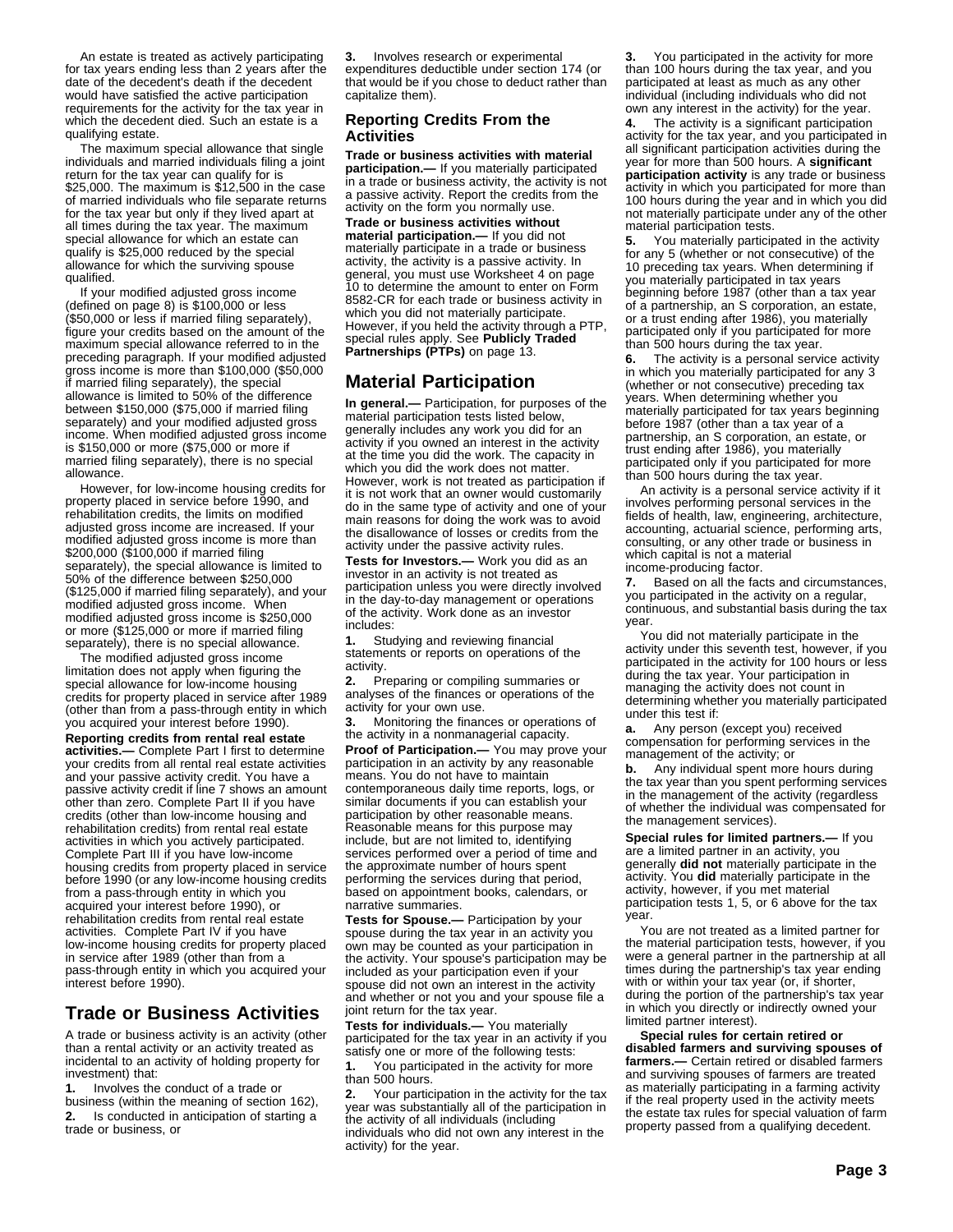See Temporary Regulations section  $1.469 - 5T(h)(2)$ .

**Estates and trusts.—** The passive activity credit limitations apply to an estate or trust. See Temporary Regulations sections 1.469-1 $T(b)(2)$  and (3). The rules for determining material participation for this purpose have not yet been issued.

### **Grouping Your Activities**

Generally, one or more trade or business activities or rental activities may be treated as a single activity if the activities make up an appropriate economic unit for the measurement of gain or loss under the passive activity rules. Whether activities make up an appropriate economic unit depends on all the relevant facts and circumstances. The factors given the greatest weight in determining whether activities make up an appropriate economic unit are:

 **1.** Similarities and differences in types of trades or businesses,

- **2.** The extent of common control,
- **3.** The extent of common ownership,
- **4.** Geographical location, and

 **5.** Reliance between or among the activities. **Example.** You have a significant ownership interest in a bakery and a movie theater in Baltimore and in a bakery and a movie theater in Philadelphia. Depending on all the relevant facts and circumstances, there may be more than one reasonable method for grouping your activities. For instance, the following groupings may or may not be permissible: a single activity, a movie theater activity and a bakery activity, a Baltimore activity and a Philadelphia activity, or four separate activities.

Once you choose a grouping under these rules, you must continue using that grouping in later tax years unless a material change in the facts and circumstances makes it clearly inappropriate.

The IRS may regroup your activities if your grouping fails to reflect one or more appropriate economic units and one of the primary purposes of your grouping is to avoid the passive activity limitations.

**Limitation on grouping certain activities.—** The following activities may **not** be grouped together:

 **1.** A rental activity with a trade or business activity unless the activities being grouped together make up an appropriate economic unit, and

 **a.** The rental activity is insubstantial relative to the trade or business activity or vice versa, or

**b.** Each owner of the trade or business activity has the same proportionate ownership interest in the rental activity. If so, the portion of the rental activity involving the rental of property to be used in the trade or business activity may be grouped with the trade or business activity.

 **2.** An activity involving the rental of real property with an activity involving the rental of personal property (except for personal property provided in connection with the real property or vice versa).

 **3.** Any activity with another activity in a different type of business and in which you hold an interest as a limited partner or as a limited entrepreneur (as defined in section 464(e)(2)), if that other activity engages in holding, producing, or distributing motion picture films or videotapes; farming; leasing section 1245 property; or exploring for (or exploiting) oil and gas resources or geothermal deposits.

### **Activities conducted through partnerships or S corporations, and C corporations**

**subject to section 469.—** Once a partnership or corporation determines its activities under these rules, a partner or shareholder may use these rules to group those activities with each other, with activities conducted directly by the partner or shareholder, and with activities conducted through other partnerships and corporations. A partner or shareholder may not treat as separate activities those activities grouped together by the partnership or corporation.

**Partial disposition of an activity.—** You may treat the disposition of substantially all of an activity as a separate activity if you can prove with reasonable certainty:

 **1.** The prior year unallowed losses, if any, allocable to the part of the activity disposed of, and

 **2.** The net income or loss for the year of disposition allocable to the part of the activity disposed of.

### **Dispositions**

Unallowed passive activity credits, unlike unallowed passive activity losses, are not allowable when you dispose of your interest in an activity. However, you may elect to increase the basis of the credit property by the amount of the original basis reduction of the property to the extent that the credit has not been allowed under the passive activity rules. Unallowed passive activity credits that are not used to increase the basis of the credit property are carried forward until they are allowed. To make the election, complete Part VI of Form 8582-CR. No basis adjustment may be elected on a partial disposition of your interest in a passive activity.

### **Example of How To Complete Form 8582-CR**

In 1996, John Jones purchased an interest as a limited partner in Partnership A. Mr. Jones is married and files a joint return. During 1996, the partnership placed in service a residential rental building that qualified for the low-income housing credit.

Mr. Jones received a Schedule K-1 from the partnership. The low-income housing credit is shown on line 13(a)(3) of Schedule K-1 because the property was placed in service after 1989 (post-1989 low-income housing credit).

Mr. Jones's net passive income for 1996 is zero.

### **Schedule K-1:**

|         |    | <b>13a</b> Low-income housing credit:                                                                                                                                                                                                                                                                          |                 |        |                                                          |
|---------|----|----------------------------------------------------------------------------------------------------------------------------------------------------------------------------------------------------------------------------------------------------------------------------------------------------------------|-----------------|--------|----------------------------------------------------------|
|         |    | (1) From section $42(j)(5)$ partnerships for property placed in<br>service before 1990                                                                                                                                                                                                                         | a(1)            |        |                                                          |
|         |    | (2) Other than on line 13a(1) for property placed in service before 1990                                                                                                                                                                                                                                       | a(2)            |        |                                                          |
| Credits |    | (3) From section $42(j)(5)$ partnerships for property placed in<br>service after 1989.                                                                                                                                                                                                                         | a(3)            | 12,000 | Form 8586, line 5                                        |
|         |    | (4) Other than on line 13a(3) for property placed in service after 1989                                                                                                                                                                                                                                        | a(4)            |        |                                                          |
|         |    | <b>b</b> Qualified rehabilitation expenditures related to rental real estate<br>activities example and the set of the set of the set of the set of the set of the set of the set of the set of the set of the set of the set of the set of the set of the set of the set of the set of the set of the set of t | 13 <sub>b</sub> |        |                                                          |
|         |    | c Credits (other than credits shown on lines 13a and 13b) related<br>to rental real estate activities                                                                                                                                                                                                          | 13c             |        | See page 8 of Partner's<br>Instructions for Schedule K-1 |
|         |    | d Credits related to other rental activities expansion of the contract of the contract of the contract of the contract of the contract of the contract of the contract of the contract of the contract of the contract of the                                                                                  | 13d             |        | (Form 1065).                                             |
|         | 14 | Other credits<br>the contract of the contract of the contract of the contract of<br>$\mathbf{r}$ , and $\mathbf{r}$ , and $\mathbf{r}$ , and $\mathbf{r}$ , and $\mathbf{r}$ , and $\mathbf{r}$ , and $\mathbf{r}$                                                                                             | 14              |        |                                                          |

**For Paperwork Reduction Act Notice, see Instructions for Form 1065.** Scherk Mo. 11394R Schedule K-1 (Form 1065) 1996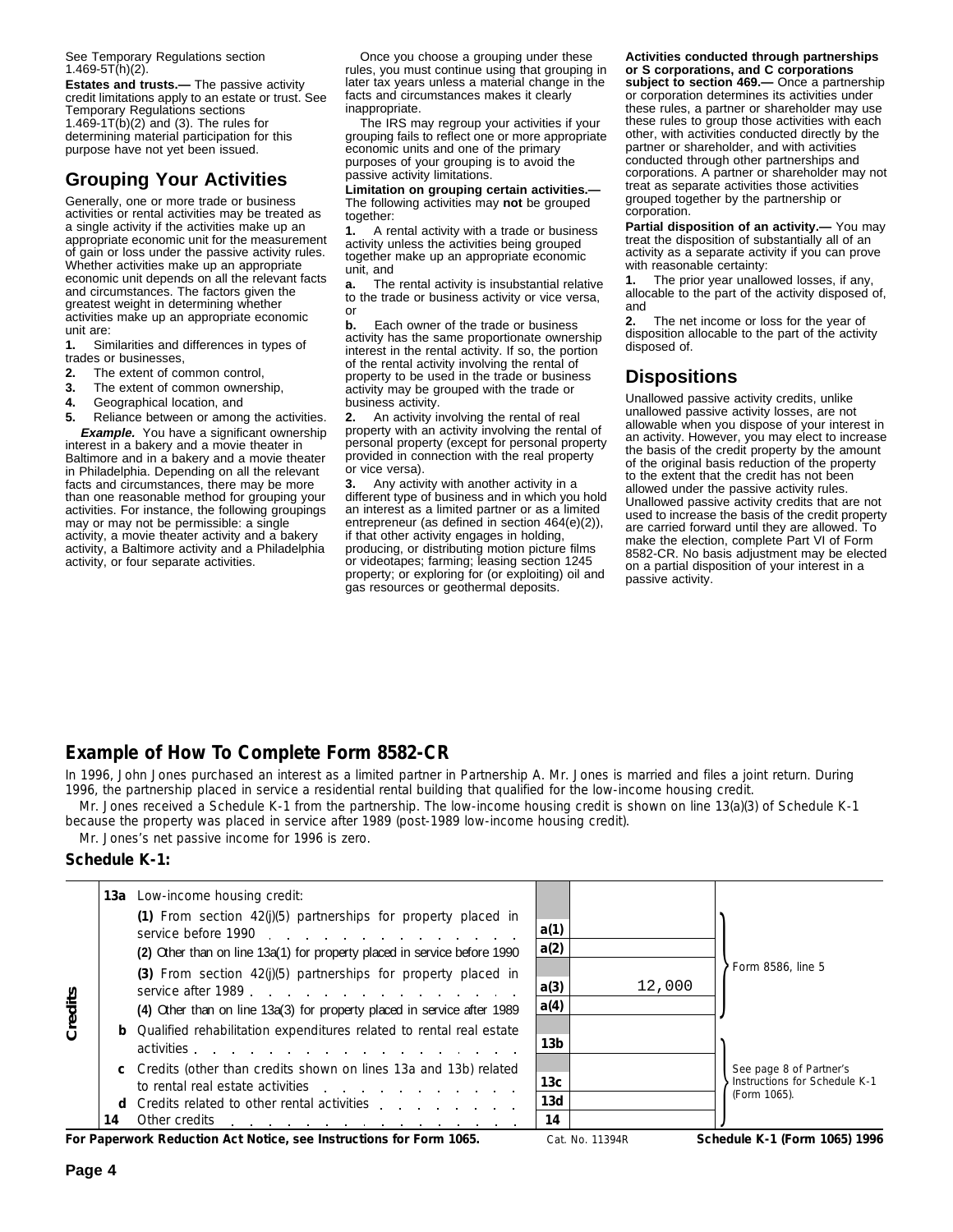**Step 1.—**Mr. Jones will need the following forms to report the low-income housing credit: **Form 8586,** Low-Income Housing Credit.

**Form 8582-CR,** Passive Activity Credit Limitations.

Mr. Jones follows the instructions for line 13a of Schedule K-1 and enters the employer identification number (EIN) of the partnership and the \$12,000 low-income housing credit on line 5 of Form 8586, and completes line 6.

|                | 8586                                                   | <b>Low-Income Housing Credit</b>                                                                                                                 |                | OMB No. 1545-0984              |
|----------------|--------------------------------------------------------|--------------------------------------------------------------------------------------------------------------------------------------------------|----------------|--------------------------------|
|                |                                                        |                                                                                                                                                  |                |                                |
|                | Department of the Treasury<br>Internal Revenue Service | $\blacktriangleright$ Attach to your return.                                                                                                     |                | Attachment<br>Sequence No. 36b |
|                | Name(s) shown on return                                |                                                                                                                                                  |                | Identifying number             |
|                | John and Mary Jones                                    |                                                                                                                                                  |                | $123 - 00 - 4567$              |
| Part I         |                                                        | Current Year Low-Income Housing Credit (See instructions.)                                                                                       |                |                                |
|                |                                                        | Number of Forms 8609 attached<br>and the state of the state of the state of the state of the state of the state of the state of the state of the |                |                                |
| $\overline{2}$ |                                                        | Eligible basis of building(s) (total from attached Schedule(s) A (Form 8609), line 1)                                                            | $\overline{2}$ |                                |
| За             |                                                        | Qualified basis of low-income building(s) (total from attached Schedule(s) A (Form 8609), line 3)                                                | 3a             |                                |
| b              |                                                        | Has there been a decrease in the qualified basis of any building(s) since the close of the preceding                                             |                |                                |
|                |                                                        | tax year? $\Box$ Yes $\Box$ No If "Yes," enter the building identification number (BIN) of the                                                   |                |                                |
|                |                                                        | building(s) that had a decreased basis. If more space is needed, attach a schedule to list the BINs.                                             |                |                                |
|                |                                                        |                                                                                                                                                  |                |                                |
| 4              |                                                        | Current year credit (total from attached Schedule(s) A (Form 8609), see instructions).                                                           | 4              |                                |
| 5              |                                                        | Credits from flow-through entities (if from more than one entity, see instructions):                                                             |                |                                |
|                |                                                        |                                                                                                                                                  |                |                                |
|                | If you are a-                                          | Then enter total of current year housing credit(s) from-                                                                                         |                |                                |
|                | a Shareholder<br><b>b</b> Partner                      | Schedule K-1 (Form 1120S), lines 12b(1) through (4)<br>$10 - 5566650$<br>Schedule K-1 (Form 1065), lines 13a(1) through (4)                      | 5              | 12,000                         |
|                | c Beneficiary                                          | Schedule K-1 (Form 1041), line 13<br>EIN of flow-through entity                                                                                  |                |                                |
| 6              |                                                        | Add lines 4 and 5. (See instructions to find out if you complete Part II or file Form 3800.)                                                     | 6              | 12,000                         |
|                |                                                        | Passive activity credit or total current year credit for 1996 (see instructions)                                                                 | 7              |                                |

**Step 2.—**Line 7 of Form 8586 asks for the passive activity credit for 1996. The amount is figured on Form 8582-CR and the worksheets.

Worksheet 3 of Form 8582-CR is used for post-1989 low-income housing credits.

### **Worksheet 3 for Lines 3a and 3b**

| Worksheet 3 for Lines 3a and 3b                         |             |                                                             | (keep for your records)                       |                           |
|---------------------------------------------------------|-------------|-------------------------------------------------------------|-----------------------------------------------|---------------------------|
| <b>Name of Activity</b>                                 | From        | <b>Current Year</b><br><b>Credits</b><br>(a) Credit line 3a | <b>Prior Year</b><br><b>Unallowed Credits</b> | <b>Total Credits</b>      |
|                                                         | <b>Form</b> |                                                             | (b) Credit line 3b                            | (c) Add cols. (a) and (b) |
| Partnership A                                           | 8586        | 12,000                                                      |                                               |                           |
|                                                         |             |                                                             |                                               |                           |
|                                                         |             |                                                             |                                               |                           |
|                                                         |             |                                                             |                                               |                           |
|                                                         |             |                                                             |                                               |                           |
| <b>Total.</b> Enter on lines 3a and 3b of Form 8582-CR. | ▶           | 12,000                                                      |                                               |                           |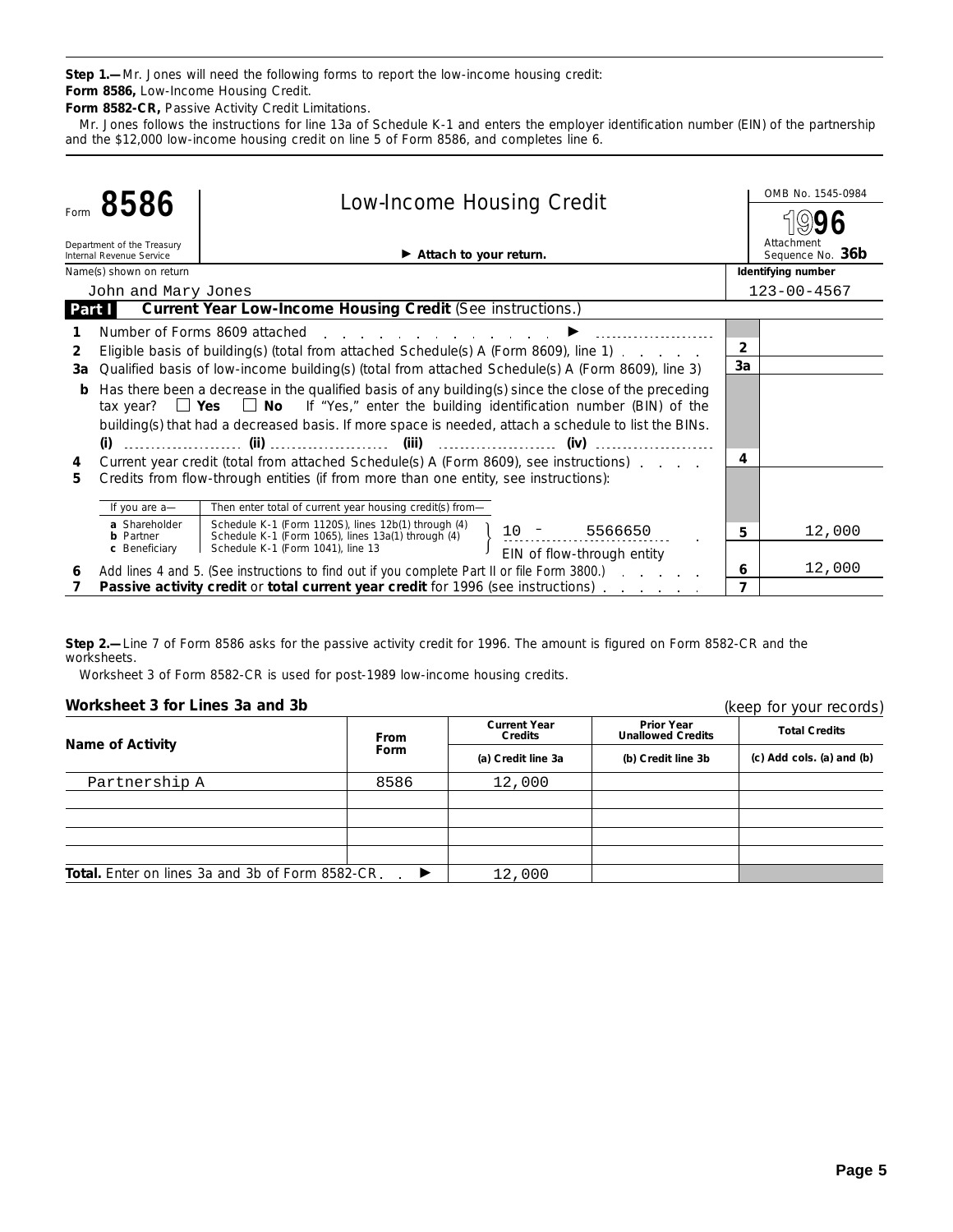Mr. Jones follows the instructions for Worksheet 3 and enters the total credits from column (a) of that worksheet on line 3a of Form 8582-CR. He enters the total credits on line 3c and completes lines 5 through 7 of the form. Mr. Jones can skip Parts II and III and go to Part IV because the only credit he has is from a post-1989 low-income housing rental real estate activity. He must also complete the computation for line 35 in the instructions to get the amount to enter on line 35 of the form.

| Form 8582-CR                                                                                                                                                                                        | <b>Passive Activity Credit Limitations</b>                                                                                                                                                                                                               |                      |        |    | OMB No. 1545-1034              |  |  |
|-----------------------------------------------------------------------------------------------------------------------------------------------------------------------------------------------------|----------------------------------------------------------------------------------------------------------------------------------------------------------------------------------------------------------------------------------------------------------|----------------------|--------|----|--------------------------------|--|--|
|                                                                                                                                                                                                     | See separate instructions.                                                                                                                                                                                                                               |                      |        |    |                                |  |  |
| Department of the Treasury<br>Internal Revenue Service                                                                                                                                              | Attach to Form 1040 or 1041.                                                                                                                                                                                                                             |                      |        |    | Attachment<br>Sequence No. 88a |  |  |
| Name(s) shown on return                                                                                                                                                                             |                                                                                                                                                                                                                                                          |                      |        |    | Identifying number             |  |  |
| John and Mary Jones                                                                                                                                                                                 |                                                                                                                                                                                                                                                          |                      |        |    | $123 - 00 - 4567$              |  |  |
| Part II                                                                                                                                                                                             | 1996 Passive Activity Credits<br>Caution: If you have credits from a publicly traded partnership, see Publicly Traded Partnerships (PTPs) on page 13<br>of the instructions.                                                                             |                      |        |    |                                |  |  |
| Credits From Rental Real Estate Activities With Active Participation (Other Than Rehabilitation<br>Credits and Low-Income Housing Credits) (See Lines 1a through 1c on page 8 of the instructions.) |                                                                                                                                                                                                                                                          |                      |        |    |                                |  |  |
|                                                                                                                                                                                                     | 1a Credits from Worksheet 1, column (a)                                                                                                                                                                                                                  | 1a                   |        |    |                                |  |  |
|                                                                                                                                                                                                     | <b>b</b> Prior year unallowed credits from Worksheet 1, column (b)                                                                                                                                                                                       | 1b                   |        |    |                                |  |  |
|                                                                                                                                                                                                     |                                                                                                                                                                                                                                                          |                      |        | 1c |                                |  |  |
|                                                                                                                                                                                                     | Rehabilitation Credits from Rental Real Estate Activities and Low-Income Housing Credits for<br>Property Placed in Service Before 1990 (or From Pass-Through Interests Acquired Before 1990)<br>(See Lines 2a through 2c on page 8 of the instructions.) |                      |        |    |                                |  |  |
|                                                                                                                                                                                                     | 2a Credits from Worksheet 2, column (a)                                                                                                                                                                                                                  | 2a                   |        |    |                                |  |  |
|                                                                                                                                                                                                     | <b>b</b> Prior year unallowed credits from Worksheet 2, column (b)                                                                                                                                                                                       | 2b                   |        |    |                                |  |  |
|                                                                                                                                                                                                     |                                                                                                                                                                                                                                                          |                      |        | 2c |                                |  |  |
| 3c on page 8 of the instructions.)                                                                                                                                                                  | Low-Income Housing Credits for Property Placed in Service After 1989 (See Lines 3a through                                                                                                                                                               |                      |        |    |                                |  |  |
|                                                                                                                                                                                                     | 3a Credits from Worksheet 3, column (a)<br><b>b</b> Prior year unallowed credits from Worksheet 3, column (b)                                                                                                                                            | 3a<br>3 <sub>b</sub> | 12,000 |    |                                |  |  |
|                                                                                                                                                                                                     | c Add lines 3a and 3b. <u>.</u>                                                                                                                                                                                                                          |                      |        | 3c | 12,000                         |  |  |
|                                                                                                                                                                                                     | All Other Passive Activity Credits (See Lines 4a through 4c on page 8 of the instructions.)                                                                                                                                                              |                      |        |    |                                |  |  |
|                                                                                                                                                                                                     | 4a Credits from Worksheet 4, column (a)                                                                                                                                                                                                                  | 4a<br>4b             |        |    |                                |  |  |
| b                                                                                                                                                                                                   | Prior year unallowed credits from Worksheet 4, column (b)                                                                                                                                                                                                |                      |        | 4c |                                |  |  |
| 5                                                                                                                                                                                                   |                                                                                                                                                                                                                                                          |                      |        | 5  | 12,000                         |  |  |
| 6                                                                                                                                                                                                   | Enter the tax attributable to net passive income (see page 8 of the instructions).                                                                                                                                                                       |                      |        | 6  | $-0-$                          |  |  |
| 7                                                                                                                                                                                                   | Subtract line 6 from line 5. If line 6 is more than or equal to line 5, enter -0- and see page 8 of                                                                                                                                                      |                      |        | 7  | 12,000                         |  |  |
|                                                                                                                                                                                                     |                                                                                                                                                                                                                                                          |                      |        |    |                                |  |  |

**Part IV Special Allowance for Low-Income Housing Credits for Property Placed in Service After 1989 Note:** *Complete Part IV if you have an amount on line 3c. Otherwise, go to Part V.*  $\top$ т

| 31 If you completed Part III, enter the amount from line 19. Otherwise, subtract line 16 from line 7<br>32 Enter the amount from line 30 | 31<br>32 | 12,000<br>$-0-$ |  |
|------------------------------------------------------------------------------------------------------------------------------------------|----------|-----------------|--|
| 33 Subtract line 32 from line 31. If zero, enter -0- here and on line 36                                                                 | 33       | 12,000          |  |
|                                                                                                                                          | -34      | 12,000          |  |
| 35 Tax attributable to the remaining special allowance (see page 10 of the instructions). $\therefore$ $\therefore$ 35                   |          | 10,485          |  |
|                                                                                                                                          | -36      | 10,485          |  |

 $\top$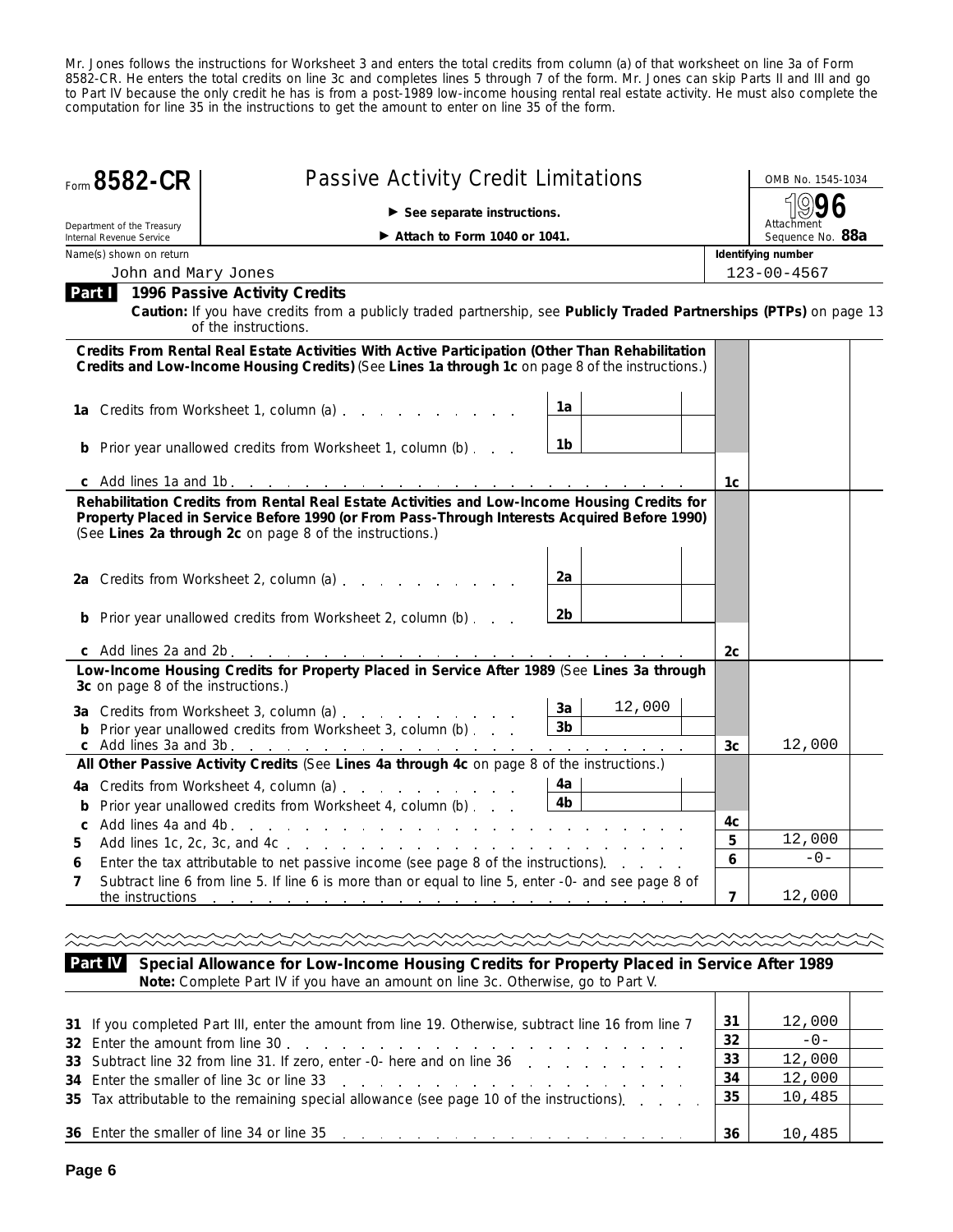#### **Line 35 computation:**

**Line 35.—**Figure the tax attributable to the remaining special allowance as follows:

| A. Taxable income.                                                                                                                                                                                                                                                                                                                                                             | 305,000 |
|--------------------------------------------------------------------------------------------------------------------------------------------------------------------------------------------------------------------------------------------------------------------------------------------------------------------------------------------------------------------------------|---------|
| <b>B.</b> Tax on line A. Use tax table, tax rate schedules, or<br>Schedule D Tax Worksheet (or Schedule D (Form<br>1041), whichever applies                                                                                                                                                                                                                                    | 95,780  |
| <b>C.</b> Enter \$25,000 (\$12,500 if married filing<br>separate return and you and your<br>spouse lived apart at all times during<br>25,000<br>the year) the year and the year and the year of the set of the set of the set of the set of the set of the set of the set of the set of the set of the set of the set of the set of the set of the set of the set of the set o |         |
| <b>D.</b> Enter amount from line 9 of Form 8582,<br>if any.<br>and the company of the company of the company of the company of the company of the company of                                                                                                                                                                                                                   |         |
| <b>E.</b> Subtract line D from line C<br>and the control                                                                                                                                                                                                                                                                                                                       | 25,000  |
| <b>F.</b> Subtract line E from line A.                                                                                                                                                                                                                                                                                                                                         | 280,000 |
|                                                                                                                                                                                                                                                                                                                                                                                |         |

| <b>G.</b> Tax on line F. Use tax table, tax rate schedules, or<br>Schedule D Tax Worksheet (or Schedule D (Form<br>1041)), whichever applies | 85,295 |
|----------------------------------------------------------------------------------------------------------------------------------------------|--------|
| <b>H.</b> Subtract line G from line B entitled a set of the Subtract line G from line B                                                      | 10,485 |
| <b>I.</b> Add lines 16 and 30 of Form 8582-CR and enter<br>the total the total<br>and the company of the company of                          |        |
| J. Subtract line I from line H. Tax attributable to the<br>remaining special allowance. Enter the result on<br>line 35 of Form 8582-CR       | 10,485 |

**Note:** *When using taxable income in the above computation, it is not necessary to refigure items that are based on a percentage of adjusted gross income.*

Mr. Jones completes Part V of Form 8582-CR:

#### **Passive Activity Credit Allowed Part V**

| 37 Passive Activity Credit Allowed. Add lines 6, 16, 30, and 36. See page 10 of the instructions  |        |  |
|---------------------------------------------------------------------------------------------------|--------|--|
| to find out how to report the allowed credit on your tax return and how to allocate allowed and   |        |  |
| unallowed credits if you have more than one credit or credits from more than one activity. If you |        |  |
| have any credits from a publicly traded partnership, see Publicly Traded Partnerships (PTPs)      |        |  |
|                                                                                                   | 10,485 |  |

**Step 3.—**After completing Form 8582-CR, Mr. Jones determines his allowed and unallowed credit. Because he has only one type of credit from a single passive activity, his allowed low-income housing credit for 1996 is the amount on line 37, or \$10,485. His unallowed credit of \$1,515 is determined by subtracting the allowed credit on line 37 from the total credit on line 5 (\$12,000 – \$10,485).

**Step 4.—**Mr. Jones enters the allowed passive activity credit of \$10,485 on line 7 of Form 8586 and completes Part II of that form according to the instructions for Form 8586. The unallowed credit of \$1,515 is carried forward and used to figure the passive activity credit allowed for 1997.

|                | 8586                                                   | <b>Low-Income Housing Credit</b>                                                                                                                                                                                                                                                                                                                                                                         |                | OMB No. 1545-0984              |
|----------------|--------------------------------------------------------|----------------------------------------------------------------------------------------------------------------------------------------------------------------------------------------------------------------------------------------------------------------------------------------------------------------------------------------------------------------------------------------------------------|----------------|--------------------------------|
|                |                                                        |                                                                                                                                                                                                                                                                                                                                                                                                          |                |                                |
|                | Department of the Treasury<br>Internal Revenue Service | $\blacktriangleright$ Attach to your return.                                                                                                                                                                                                                                                                                                                                                             |                | Attachment<br>Sequence No. 36b |
|                | Name(s) shown on return                                |                                                                                                                                                                                                                                                                                                                                                                                                          |                | Identifying number             |
|                | John and Mary Jones                                    |                                                                                                                                                                                                                                                                                                                                                                                                          |                | $123 - 00 - 4567$              |
| Part I         |                                                        | <b>Current Year Low-Income Housing Credit (See instructions.)</b>                                                                                                                                                                                                                                                                                                                                        |                |                                |
|                |                                                        | Number of Forms 8609 attached                                                                                                                                                                                                                                                                                                                                                                            |                |                                |
| $\overline{2}$ |                                                        | Eligible basis of building(s) (total from attached Schedule(s) A (Form 8609), line 1)                                                                                                                                                                                                                                                                                                                    | $\overline{2}$ |                                |
| 3a             |                                                        | Qualified basis of low-income building(s) (total from attached Schedule(s) A (Form 8609), line 3)                                                                                                                                                                                                                                                                                                        | 3a             |                                |
| b<br>4         | (i)                                                    | Has there been a decrease in the qualified basis of any building(s) since the close of the preceding<br>tax year? $\Box$ Yes $\Box$ No If "Yes," enter the building identification number (BIN) of the<br>building(s) that had a decreased basis. If more space is needed, attach a schedule to list the BINs.<br>Current year credit (total from attached Schedule(s) A (Form 8609), see instructions). | 4              |                                |
| 5              |                                                        | Credits from flow-through entities (if from more than one entity, see instructions):                                                                                                                                                                                                                                                                                                                     |                |                                |
|                | If you are a-                                          | Then enter total of current year housing credit(s) from-                                                                                                                                                                                                                                                                                                                                                 |                |                                |
|                | a Shareholder<br><b>b</b> Partner                      | Schedule K-1 (Form 1120S), lines 12b(1) through (4)<br>$10 - 5566650$<br>Schedule K-1 (Form 1065), lines 13a(1) through (4)                                                                                                                                                                                                                                                                              | 5              | 12,000                         |
|                | c Beneficiary                                          | Schedule K-1 (Form 1041), line 13<br>EIN of flow-through entity                                                                                                                                                                                                                                                                                                                                          |                |                                |
| 6              |                                                        | Add lines 4 and 5. (See instructions to find out if you complete Part II or file Form 3800.)                                                                                                                                                                                                                                                                                                             | 6              | 12,000                         |
|                |                                                        | <b>Passive activity credit or total current year credit for 1996 (see instructions)</b>                                                                                                                                                                                                                                                                                                                  | $\overline{7}$ | 10,485                         |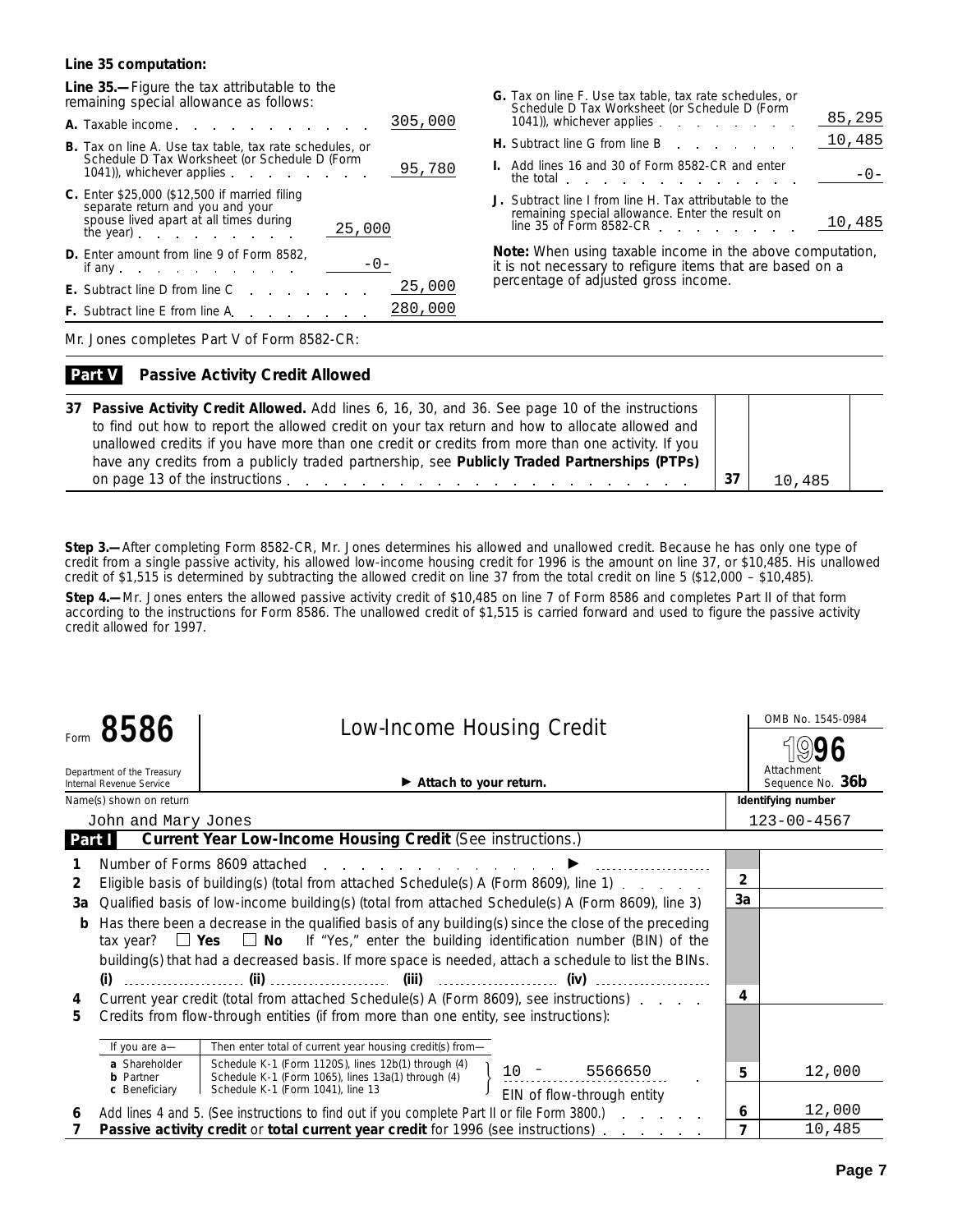### **Specific Instructions**

### **Part I**

#### **Current Year Credits**

Convert any current year qualified expenditures into credits before beginning Worksheet 1, 2, 3, or 4.

**Form 3800, General Business Credit.—**

Enter the credits from line 2 of Form 3800 in column (a) of Worksheet 1, 2, 3, or 4. If the credits are from more than one activity or more than one type of credit, separate the credits by activity or type before making entries in the worksheets. For example, if you have a low-income housing credit from one activity and a research credit from a different activity, enter the low-income housing credit in column (a) of Worksheet 2 and make a separate entry for the research credit in column (a) of Worksheet 4.

**Form 8586, Low-Income Housing Credit.—** If you are not required to file Form 3800, enter the portion of the credit attributable to passive activities credit from line 6 of Form 8586 in column (a) of Worksheet 2 or 3.

**Form 8834, Qualified Electric Vehicle**

**Credit.—** Enter the credits from line 10 of Form 8834 in column (a) of Worksheet 1 or 4. If the credits are from more than one activity, separate the credits by activity before making entries in the worksheet.

**Form 8844, Empowerment Zone Employment Credit.—** Enter the credits from line 5 of Form 8844 in column (a) of Worksheet 1 or 4. If the credits are from more than one activity, separate the credits by activity before making entries in the worksheet.

**Nonconventional source fuel credit.—** Figure your credit from passive activities for fuel produced from a nonconventional source and enter the credit in column (a) of Worksheet 4.

See section 29 for more information on the credit for fuel produced from a nonconventional source.

### **Prior Year Unallowed Credits**

In figuring this year's passive activity credit, you must take into account any credits from passive activities disallowed for prior years and carried forward to this year.

If you had only one type of prior year unallowed credit from a single passive activity, you can figure your prior year unallowed credit by subtracting line 37 of your 1995 Form 8582-CR from line 5 of your 1995 Form 8582-CR. Otherwise, your prior year unallowed credits are the amounts shown in column (b) of Worksheet 9 in the 1995 Instructions for Form 8582-CR. Enter the prior year unallowed credits in column (b) of Worksheet 1, 2, 3, or 4, whichever apply.

### **1996 Passive Activity Credits**

**Lines 1a through 1c.—** Individuals and qualifying estates that actively participated in rental real estate activities (other than rental real estate activities with rehabilitation credits or low-income housing credits) should include the credits from these activities on lines 1a through 1c. Use Worksheet 1 to figure the amounts to enter on lines 1a and 1b.

See **Special Allowance for Credits From Active Participation in Rental Real Estate Activities** on page 2.

**Caution:** Include the credits in Worksheet 4 and on lines 4a and 4b, but not on lines 1a and 1b, if you were married filing a separate return

and lived with your spouse at any time during the year, even if you actively participated.

**Caution:** You may take credits that arose in a prior tax year (other than low-income housing and rehabilitation credits) under the special allowance only if you actively participated in the rental real estate activity for both that prior year and this year. If you did not actively participate for both years, include the credits in Worksheet 4 and on lines 4a and 4b, but not in Worksheet 1 or on lines 1a and 1b.

**Lines 2a through 2c.—** Individuals, including limited partners, and qualifying estates who had rehabilitation credits from rental real estate activities or low-income housing credits for property placed in service before 1990 should include the credits from those activities on lines 2a and 2b.

However, if you have low-income housing credits for property placed in service after 1989, include those credits on lines 3a and 3b instead of lines 2a and 2b. If you held an indirect interest in the property through a partnership, S corporation, or other pass-through entity, use lines 3a and 3b only if you also acquired your interest in the pass-through entity after 1989.

**Caution:** Include the credits in Worksheet 4 and on lines 4a and 4b, but not on lines 2a, 2b, 3a, and 3b, if you were married filing a separate return and lived with your spouse at any time during the year.

**Lines 3a through 3c.—** Individuals, including limited partners, and qualifying estates who had low-income housing credits from rental real estate activities for property placed in service after 1989, include those credits on lines 3a through 3c instead of lines 2a through 2c. If you held an indirect interest in the property through a partnership, S corporation, or other pass-through entity, use lines 3a through 3c only if you also acquired your interest in the pass-through entity after 1989.

**Lines 4a through 4c.—** Individuals should include on lines 4a through 4c credits from passive activities that were not entered on lines 1a through 1c, lines 2a through 2c, or lines 3a through 3c. Trusts should include credits from **ALL** passive activities on lines 4a through 4c.

**Line 6.—** If line 3 of Form 8582 shows net income, or if you did not complete Form 8582 because you had net passive income, you will have to figure the tax on the net passive income. If you have an overall loss on an entire disposition of your interest in a passive activity, reduce net passive income, if any, on line 3 of Form 8582 to the extent of the loss (but not below zero) and use only the remaining net passive income in the computation below. If you had a net passive activity loss, enter zero on line 6 and go on to line 7.

Figure the tax on net passive income as follows:

- **A.** Taxable income including net passive income ....
- **B.** Tax on line A. Use tax table, tax rate schedules, or Schedule D Tax Worksheet (or Schedule D (Form 1041)), whichever applies .................. **A.** Taxable income............... **C.** Taxable income without
- 
- **D.** Tax on line C. Use tax table, tax rate schedules, or Schedule D Tax Worksheet (or Schedule D (Form 1041)), whichever applies .................. **C.** Enter amount from line A
- **E.** Subtract line D from line B and enter above .............................. the result on line 6 of Form 8582-CR.

**Note:** When using taxable income in the above computation, it is not necessary to refigure items that are based on a percentage of adjusted gross income.

**Line 7.—** If line 7 is zero because the tax on the net passive income on line 6 is greater than your credits from passive activities on line 5, all your credits from passive activities are allowed. In this case, enter the amount from line 5 on line 37 and report the credits on the form you normally use. Do not complete Worksheets 5 through 9.

### **Part II**

**Line 9.—** Married persons filing separate returns who lived apart at all times during the year should enter \$75,000 on line 9 instead of \$150,000. Married persons filing separate returns who lived together at any time during the year are not eligible to complete Part II. **Line 10.—** To figure **modified adjusted gross income** for this line, combine all of the amounts you would use to figure adjusted gross income, except do not take into account: ●A Any passive activity loss as defined in section 469(d)(1),

●A Any rental real estate losses allowed under section 469(c)(7) to real estate professionals (defined under **Activities That Are Not Passive Activities** on page 1),

● Any taxable social security or equivalent railroad retirement benefits,

● Any deductible contributions to an IRA or certain other qualified retirement plans under section 219,

• The deduction allowed under section 164(f) for one-half of self-employment taxes, or

• The exclusion from income of interest from series EE U.S. savings bonds used to pay higher education expenses.

An overall loss from an entire disposition of an interest in a passive activity is taken into account when figuring modified adjusted gross income if you do not have any net income after combining net income and losses from all other passive activities (i.e., line 3 of Form 8582 is a loss or zero). If you do have net income when you combine all of the net losses and net income from all other passive activities, the overall loss from the activity disposed of is passive to the extent of the net income and nonpassive to the extent that it exceeds the net income. Take into account the nonpassive portion of the loss when figuring modified adjusted gross income.

Include any overall net income from passive activities from publicly traded partnerships, any net income from significant participation passive activities, and any other net passive income treated as nonpassive income under Temporary Regulations section 1.469-2T(f) or Regulations section 1.469-2(f).

**Line 12.—** Do not enter more than \$12,500 on line 12 if you are married filing a separate return and you and your spouse lived apart at all times during the year. Married persons filing separate returns who lived together at any time during the year are not eligible to complete Part II.

**Line 15.—** Figure the tax attributable to the amount on line 14 as follows:

- 
- **B.** Tax on line A. Use tax table, tax rate schedules, or Schedule D Tax Worksheet (or Schedule D (Form 1041)), whichever applies.
- 
- 
- 14 of Form 8582-CR.
- **E.** Subtract line D from line C ......................................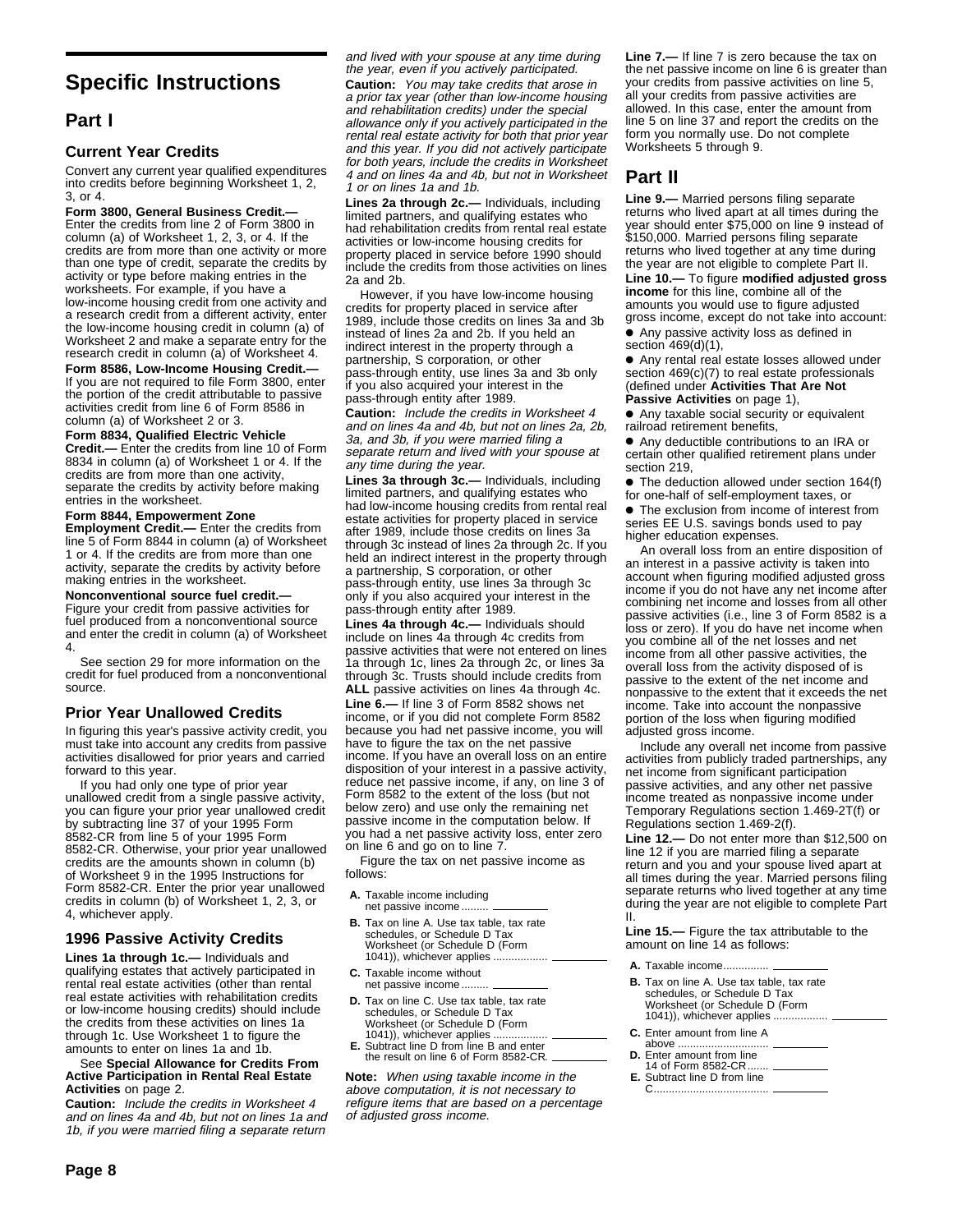**F.** Tax on line E. Use tax table, tax rate schedules, or Schedule D Tax Worksheet (or Schedule D (Form 1041)), whichever applies .................. of adjusted gross income. **G.** Subtract line F from line B and enter

the result on line 15 of Form 8582-CR.

**Note:** When using taxable income in the above computation, it is not necessary to refigure items that are based on a percentage<br>of adjusted gross income.

**Lines 1a and 1b.—**Use Worksheet 1 to figure the amounts to enter on lines 1a and 1b. Line 1a is used for credits from rental real estate activities with active participation for the current year and line 1b is used for prior year unallowed credits from rental real estate activities with active participation in both the prior year in which the credit arose and the current year. See instructions for **Special Allowance for Credits From Active Participation in Rental Real Estate Activities** on page 2 for a definition of active participation.

After you complete the worksheet below, enter the totals of columns (a) and (b) on the corresponding lines of Form 8582-CR and then complete line 1c.

**Note:** *Rehabilitation credits from rental real estate activities and low-income housing credits should be entered in Worksheet 2 or 3, whichever applies, even if you actively participated in the activity.*

**Worksheet 1 for Lines 1a and 1b** (keep for your records)

| 110111311001 1 101 LIIVJ 101 01101 110<br>$(100)$ for your records, |             |                                |                                               |                                                   |  |
|---------------------------------------------------------------------|-------------|--------------------------------|-----------------------------------------------|---------------------------------------------------|--|
| <b>Name of Activity</b>                                             | <b>From</b> | <b>Current Year</b><br>Credits | <b>Prior Year</b><br><b>Unallowed Credits</b> | <b>Total Credits</b><br>(c) Add cols. (a) and (b) |  |
|                                                                     | <b>Form</b> | (a) Credit line 1a             | (b) Credit line 1b                            |                                                   |  |
|                                                                     |             |                                |                                               |                                                   |  |
|                                                                     |             |                                |                                               |                                                   |  |
|                                                                     |             |                                |                                               |                                                   |  |
|                                                                     |             |                                |                                               |                                                   |  |
|                                                                     |             |                                |                                               |                                                   |  |
| <b>Totals.</b> Enter on lines 1a and 1b of Form 8582-CR             |             |                                |                                               |                                                   |  |

**Lines 2a and 2b.—**Use Worksheet 2 to figure the amounts to enter on lines 2a and 2b. Line 2a is used for rehabilitation credits and low-income housing credits from rental real estate activities for the current year and line 2b is used for prior year unallowed credits from those activities. However, use Worksheet 3 instead of Worksheet 2 if you have any low-income housing credits for property placed in service after 1989. If you held an indirect interest in the property through a partnership, S corporation, or other pass-through entity, use Worksheet 3 only if you also acquired your interest in the pass-through entity after 1989. Use this worksheet if you do not meet both requirements.

After you complete the worksheet below, enter the totals of columns (a) and (b) on the corresponding lines of Form 8582-CR and then complete line 2c.

### **Worksheet 2 for Lines 2a and 2b** (keep for your records)

| Name of Activity                                 | <b>From</b> | <b>Current Year</b><br><b>Credits</b> | <b>Prior Year</b><br><b>Unallowed Credits</b> | <b>Total Credits</b>      |
|--------------------------------------------------|-------------|---------------------------------------|-----------------------------------------------|---------------------------|
|                                                  | <b>Form</b> | (a) Credit line 2a                    | (b) Credit line 2b                            | (c) Add cols. (a) and (b) |
|                                                  |             |                                       |                                               |                           |
|                                                  |             |                                       |                                               |                           |
|                                                  |             |                                       |                                               |                           |
|                                                  |             |                                       |                                               |                           |
|                                                  |             |                                       |                                               |                           |
| Totals. Enter on lines 2a and 2b of Form 8582-CR |             |                                       |                                               |                           |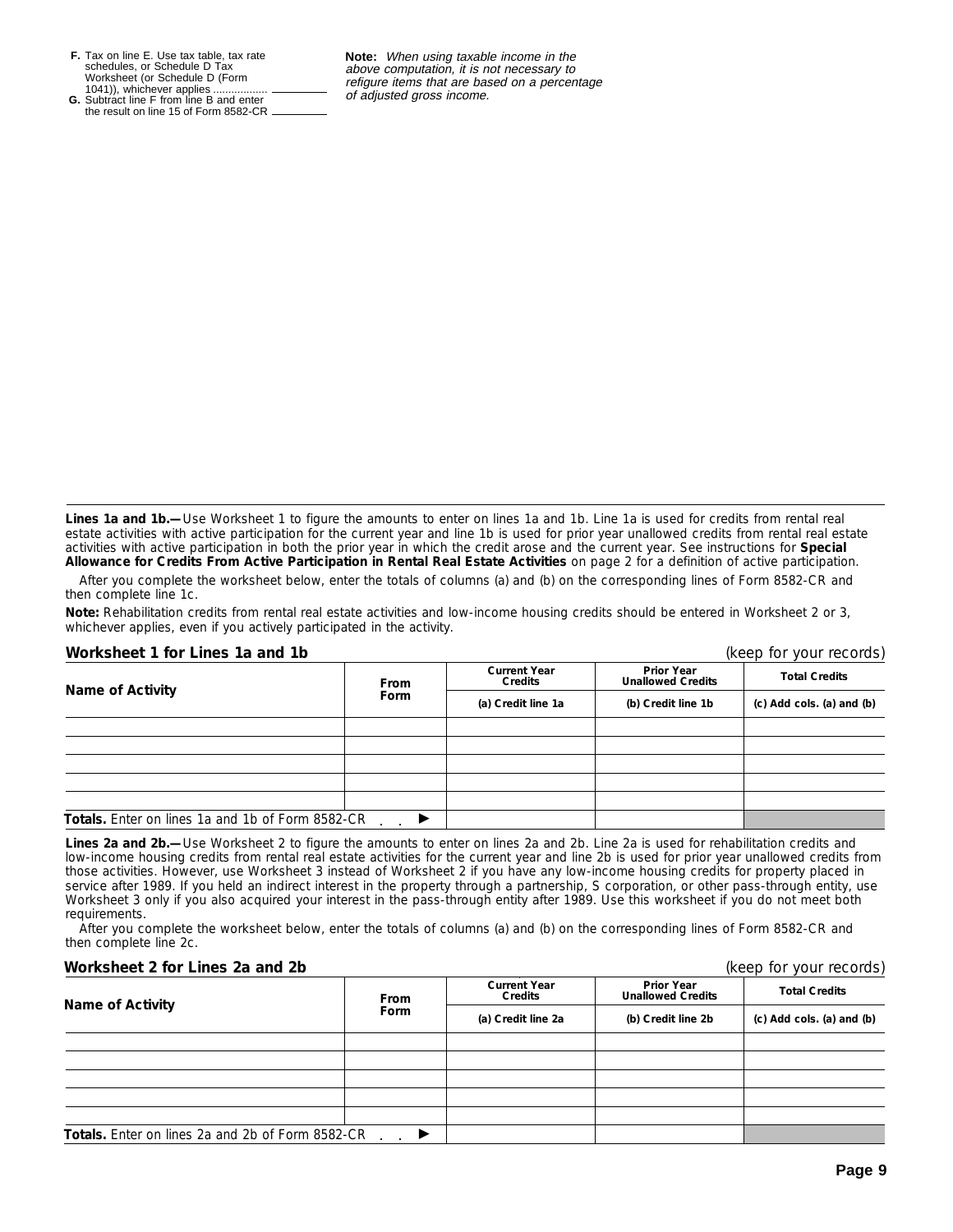**Lines 3a and 3b.—**Use Worksheet 3 to figure the amounts to enter on lines 3a and 3b for low-income housing credits for property placed in service after 1989. If you held an indirect interest in the property through a partnership, S corporation, or other pass-through entity, use Worksheet 3 only if you also acquired your interest in the pass-through entity after 1989. Line 3a is used for the current year credits and line 3b is used for prior year unallowed credits for those activities.

After you complete the worksheet below, enter the totals of columns (a) and (b) on the corresponding lines of Form 8582-CR and then complete line 3c.

#### **Worksheet 3 for Lines 3a and 3b**

| Name of Activity                                        | From<br><b>Form</b> | <b>Current Year</b><br>Credits | <b>Prior Year</b><br><b>Unallowed Credits</b> | <b>Total Credits</b>      |
|---------------------------------------------------------|---------------------|--------------------------------|-----------------------------------------------|---------------------------|
|                                                         |                     | (a) Credit line 3a             | (b) Credit line 3b                            | (c) Add cols. (a) and (b) |
|                                                         |                     |                                |                                               |                           |
|                                                         |                     |                                |                                               |                           |
|                                                         |                     |                                |                                               |                           |
|                                                         |                     |                                |                                               |                           |
|                                                         |                     |                                |                                               |                           |
| <b>Total.</b> Enter on lines 3a and 3b of Form 8582-CR. |                     |                                |                                               |                           |

**Lines 4a and 4b.—**Use Worksheet 4 to figure the amounts to enter on lines 4a and 4b. Line 4a is used for credits from all other passive activities for the current year and line 4b is used for prior year unallowed credits from those activities.

After you complete the worksheet below, enter the totals of columns (a) and (b) on the corresponding lines of Form 8582-CR and then complete line 4c.

#### **Worksheet 4 for Lines 4a and 4b** (keep for your records)

| $(1.000)$ $101$ $100$ $1000$                            |                     |                                |                                               |                           |
|---------------------------------------------------------|---------------------|--------------------------------|-----------------------------------------------|---------------------------|
|                                                         | <b>From</b><br>Form | <b>Current Year</b><br>Credits | <b>Prior Year</b><br><b>Unallowed Credits</b> | <b>Total Credits</b>      |
| <b>Name of Activity</b>                                 |                     | (a) Credit line 4a             | (b) Credit line 4b                            | (c) Add cols. (a) and (b) |
|                                                         |                     |                                |                                               |                           |
|                                                         |                     |                                |                                               |                           |
|                                                         |                     |                                |                                               |                           |
|                                                         |                     |                                |                                               |                           |
|                                                         |                     |                                |                                               |                           |
| <b>Totals.</b> Enter on lines 4a and 4b of Form 8582-CR |                     |                                |                                               |                           |

### **Part III**

**Line 21.—** Married persons filing separate returns who lived apart at all times during the year should enter \$125,000 on line 21 instead of \$250,000. Married persons filing separate returns who lived together at any time during the year are not eligible to complete Part III.

Skip lines 21 through 26 if you completed Part II of this form and your modified adjusted gross income on line 10 in Part II was \$100,000 or less (\$50,000 or less if married filing separately and you lived apart from your spouse for the entire year). If this was the case, enter the amount from line 15 on line 27.

**Line 24.—** Do not enter more than \$12,500 on line 24 if you are married filing a separate return and you and your spouse lived apart at all times during the year. Married persons filing separate returns who lived together at any time during the year are not eligible to complete Part III.

**Line 27.—** Figure the tax attributable to the amount on line 26 as follows:

| <b>B.</b> Tax on line A. Use tax table, tax rate<br>schedules, or Schedule D Tax<br>Worksheet (or Schedule D (Form |
|--------------------------------------------------------------------------------------------------------------------|
| <b>C.</b> Enter amount from line A                                                                                 |
| <b>D.</b> Enter amount from line 26 of                                                                             |

- Form 8582-CR ...................... **E.** Subtract line D from line C ...
- **E.** Subtract line D from line C ... <sub>-</sub>
- **F.** Tax on line E. Use tax table, tax rate schedules, or Schedule D Tax Worksheet (or Schedule D (Form
- 1041)), whichever applies ..................... **G.** Subtract line F from line B and enter the result on line 27 of Form 8582-CR ...

**Note:** When using taxable income in the above computation, it is not necessary to refigure items that are based on a percentage of adjusted gross income.

### **Part IV**

**Note:** Married persons filing separate returns who lived together at any time during the year are not eligible to complete Part IV.

**Line 35.—** Figure the tax attributable to the remaining special allowance as follows:

- **A.** Taxable income.....................
- **B.** Tax on line A. Use tax table, tax rate schedules, or Schedule D Tax Worksheet (or Schedule D (Form 1041)), whichever applies ....
- **C.** Enter \$25,000 (\$12,500 if married filing separate return and you and your spouse lived apart at all times
- during the year) **D.** Enter amount from line 9 of Form 8582, if any.....
- 
- 
- **G.** Tax on line F. Use tax table, tax rate schedules, or Schedule D Tax Worksheet (or Schedule D (Form 1041)), whichever applies ...
- **H.** Subtract line G from line B...
- **I.** Add lines 16 and 30 of Form 8582-CR and enter the total...
- **J.** Subtract line I from line H. Tax attributable to the remaining special allowance. Enter the result on line 35 of Form 8582-CR...

**Note:** When using taxable income in the above computation, it is not necessary to refigure items that are based on a percentage of adjusted gross income.

### **Part V**

### **Passive Activity Credit Allowed**

**Line 37.—** If you have only one type of credit, the amount on line 37 is the credit allowed for the year. Enter this amount on the form where it is normally reported. See **Reporting Allowed Credits on Your Tax Return** below. Your unallowed credit would be line 5 minus line 37.

Use Worksheets 5 through 9, whichever apply, on pages 11 and 12, to allocate the allowed and unallowed credits if you have credits from more than one activity. Also use the worksheets if you must allocate the credits because they are reported on different forms.

Keep a record of each unallowed credit and the activity to which it belongs so you can claim the credit if it becomes allowable in a future year.

### **Reporting Allowed Credits on Your Tax Return**

**Form 3800.—** Enter on line 4 of Form 3800 the total passive activity general business credit allowed.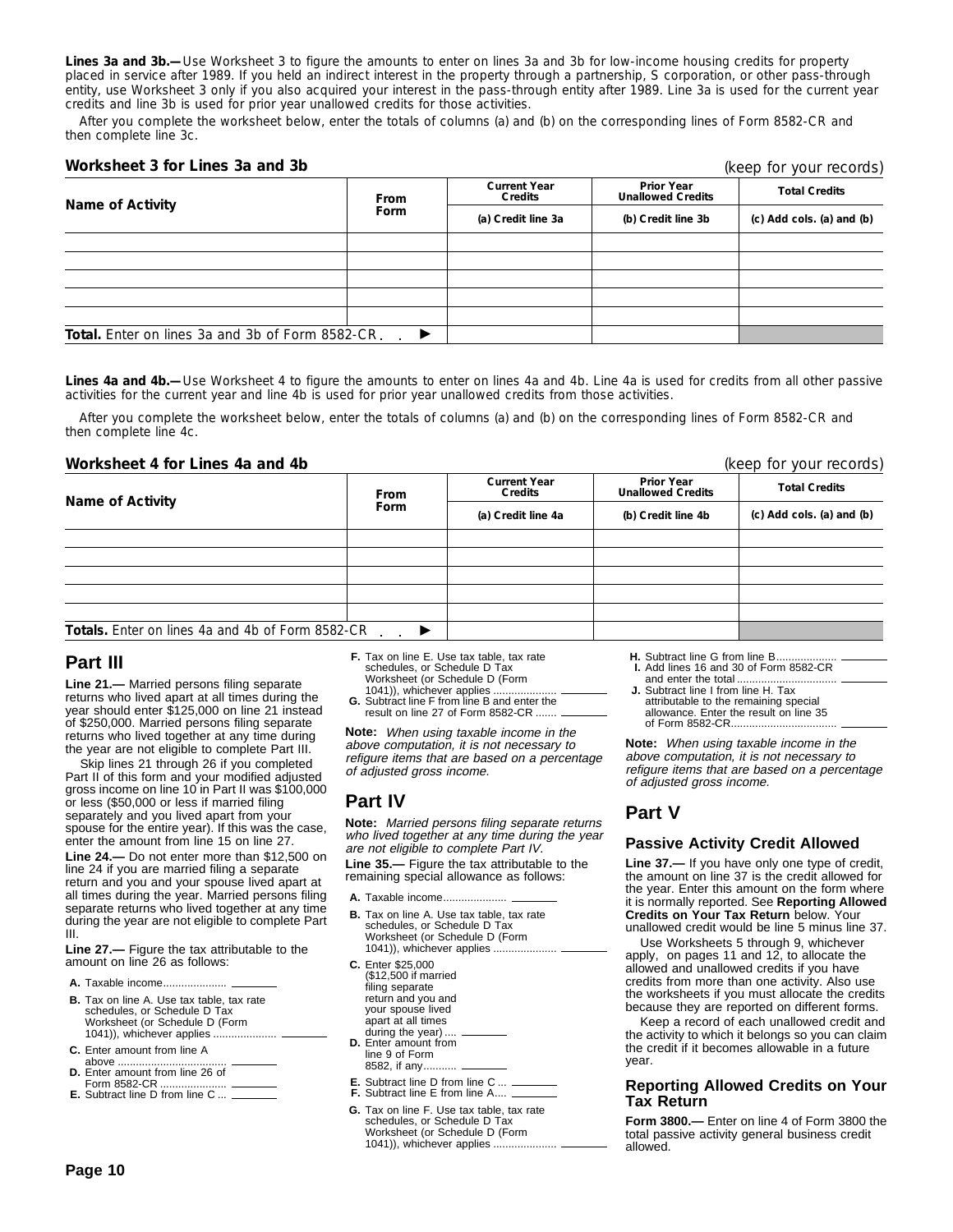**Form 8586.—** If you are not required to file Form 3800, enter on line 7 of Form 8586 any allowed low-income housing credit. **Form 8834.—** Enter on line 12 of Form 8834 the passive activity qualified electric vehicle credit allowed.

**Form 8844.—** Enter on line 7 of Form 8844 the passive activity empowerment zone employment credit allowed.

**Nonconventional source fuel credit.—** If you have an allowed passive activity credit for fuel produced from a nonconventional source, see section 29 for limitations and adjustments to

the credit. Attach a separate schedule to your tax return showing how you figured the credit. If you have both passive and nonpassive credits, combine the credits before applying the limitations and adjustments. Report the credit on the line specified by the instructions for the tax return you file.

#### **Instructions for Worksheet 5**

Complete Worksheet 5 if you have an amount on line 1c of Form 8582-CR and you have credits from more than one activity.

**Column (a).—**Enter the credits from Worksheet 1, column (c), in column (a) of this worksheet.

**Column (b).—**Divide each of the credits shown in column (a) by the total of the credits in column (a) and enter the ratio for each of the activities in column (b). The total of all ratios should equal 1.00.

**Column (c).—**Multiply line 16 of Form 8582-CR by the ratios in column (b) and enter the result in column (c). If the total of this column is the same as the total of column (a), all of the credits for the activities in column (a) of this worksheet are allowed. Report them on the forms you normally report them on and complete Worksheet 6 if you have credits shown in Worksheet 2. Also complete Worksheet 7 or 8 if you have credits shown in Worksheet 3 or 4. If the total of column (a) is more than the total of column (c), complete column (d).

**Column (d).—**Subtract column (c) from column (a) and enter the result in this column. Also enter the name of each activity and the form the credit should be reported on in Worksheet 8 and enter the amount from column (d) of this worksheet in column (a) of Worksheet 8. Also complete Worksheet 6 or 7 if you have credits on line 2c or 3c of Form 8582-CR.

**Worksheet 5 for Credits on Line 1a or 1b** (keep for your records)

| WORSHEEL 3 TOF CREDITS OIL LIFTE THE UP TO                                                |                           |             |            |                          | Treep for Your Tecords)                       |
|-------------------------------------------------------------------------------------------|---------------------------|-------------|------------|--------------------------|-----------------------------------------------|
| <b>Name of Activity</b>                                                                   | Form To Be<br>Reported on | (a) Credits | (b) Ratios | (c) Special<br>Allowance | (d) Subtract<br>column (c) from<br>column (a) |
|                                                                                           |                           |             |            |                          |                                               |
|                                                                                           |                           |             |            |                          |                                               |
|                                                                                           |                           |             |            |                          |                                               |
|                                                                                           |                           |             |            |                          |                                               |
|                                                                                           |                           |             |            |                          |                                               |
| <b>Totals</b><br>the contract of the contract of the contract of the contract of the con- |                           |             | 1.00       |                          |                                               |

#### **Instructions for Worksheet 6**

Complete Worksheet 6 if you have credits on line 2c of Form 8582-CR and you have credits from more than one activity.

**Column (a).—**Enter the credits from Worksheet 2, column (c), in column (a) of this worksheet.

**Column (b).—**Divide each of the individual credits shown in column (a) by the total of all the credits in column (a) and enter the ratios for each of the activities in column (b). The total of all the ratios should equal 1.00.

**Column (c).—**Multiply line 30 of Form 8582-CR by the ratios in column (b) and enter the result in column (c). If the total of this column is the same as the total of column (a), all the credits for the activities in column (a) of this worksheet are allowed. Report them on the forms you normally report them on and complete Worksheet 7 or 8 if you have credits shown in Worksheet 3 or 4 or amounts in column (d) of Worksheet 5. If the total of column (a) is more than the total of column (c), complete column (d).

**Column (d).—**Subtract column (c) from column (a) and enter the result in this column. Also enter the name of each activity and the form the credit should be reported on in Worksheet 8 and enter the amount from column (d) of this worksheet in column (a) of Worksheet 8.

| Worksheet 6 for Credits on Line 2a or 2b                                                  |                                  |             |            |                          | (keep for your records)                       |  |
|-------------------------------------------------------------------------------------------|----------------------------------|-------------|------------|--------------------------|-----------------------------------------------|--|
| <b>Name of Activity</b>                                                                   | Form To Be<br><b>Reported on</b> | (a) Credits | (b) Ratios | (c) Special<br>Allowance | (d) Subtract<br>column (c) from<br>column (a) |  |
|                                                                                           |                                  |             |            |                          |                                               |  |
|                                                                                           |                                  |             |            |                          |                                               |  |
|                                                                                           |                                  |             |            |                          |                                               |  |
|                                                                                           |                                  |             |            |                          |                                               |  |
|                                                                                           |                                  |             |            |                          |                                               |  |
| <b>Totals</b><br>the contract of the contract of the contract of the contract of the con- |                                  |             | 1.00       |                          |                                               |  |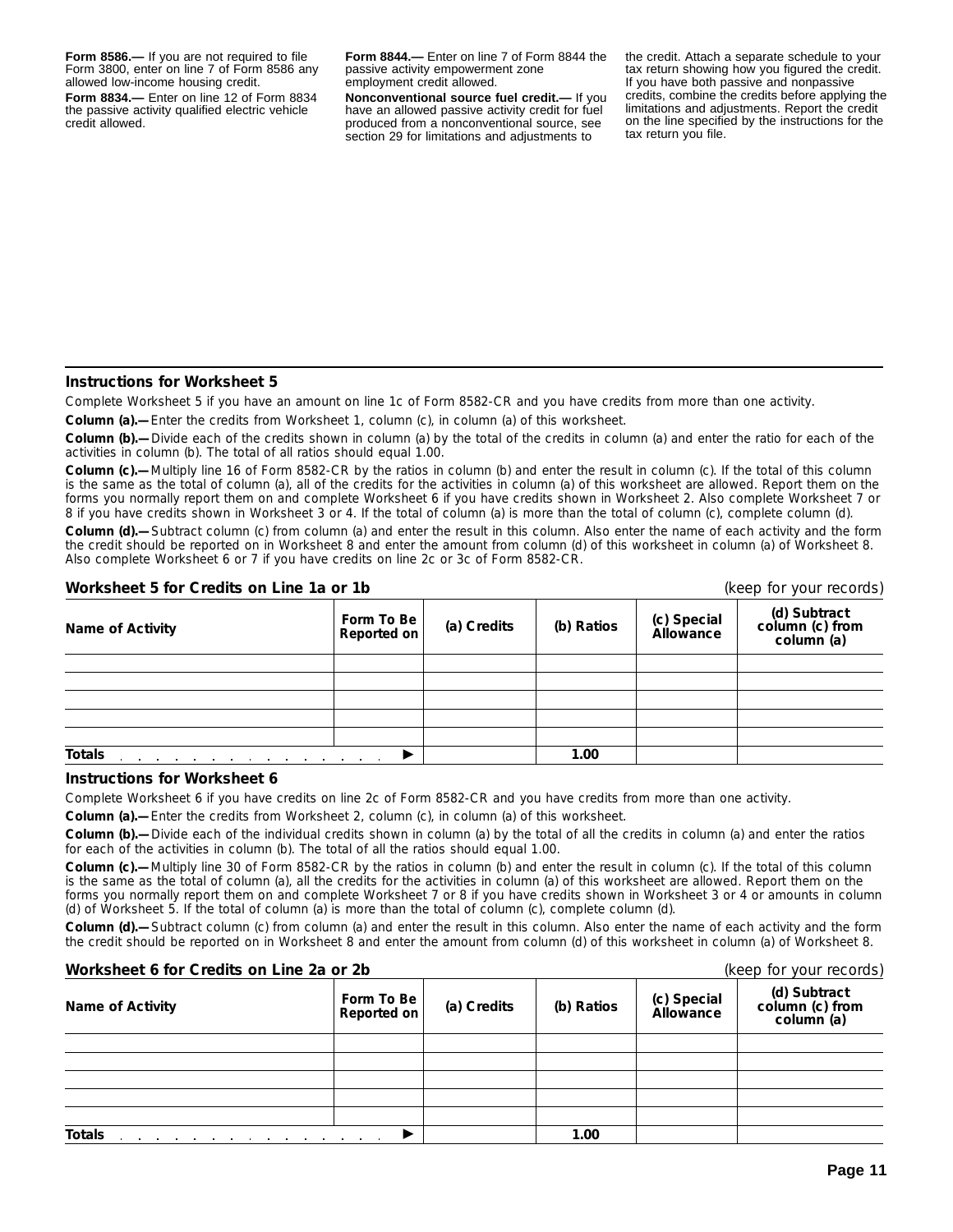### **Instructions for Worksheet 7**

Complete Worksheet 7 if you have credits on line 3c of Form 8582-CR and you have credits from more than one activity.

**Column (a).**—Enter the credits from Worksheet 3, column (c), in column (a) of this worksheet.

**Column (b).—**Divide each of the individual credits shown in column (a) by the total of all the credits in column (a) and enter the ratios for each of the activities in column (b). The total of all the ratios should equal 1.00.

**Column (c).—**Multiply line 36 of Form 8582-CR by the ratios in column (b) and enter the result in column (c). If the total of this column is the same as the total of column (a), all the credits for the activities in column (a) of this worksheet are allowed. Report them on the forms you normally report them on and complete Worksheet 8 if you have credits shown in Worksheet 4 or amounts in column (d) of Worksheet 5 or 6. If the total of column (a) is more than the total of column (c), complete column (d).

**Column (d).—**Subtract column (c) from column (a) and enter the result in this column. Also enter the name of each activity and the form the credit should be reported on in Worksheet 8 and enter the amount from column (d) of this worksheet in column (a) of Worksheet 8.

### **Worksheet 7 for Credits on Line 3a or 3b** (keep for your records)

| <b>Name of Activity</b> | Form To Be<br><b>Reported on</b> | (a) Credits | (b) Ratios | (c) Special<br>Allowance | (d) Subtract<br>column (c) from<br>column (a) |
|-------------------------|----------------------------------|-------------|------------|--------------------------|-----------------------------------------------|
|                         |                                  |             |            |                          |                                               |
|                         |                                  |             |            |                          |                                               |
|                         |                                  |             |            |                          |                                               |
|                         |                                  |             |            |                          |                                               |
|                         |                                  |             |            |                          |                                               |
| <b>Totals</b>           | <b>Contract Contract</b>         |             | 1.00       |                          |                                               |

#### **Instructions for Worksheet 8**

Complete Worksheet 8 if you have credits on line 4c of Form 8582-CR from more than one activity or reported on different forms, or you have amounts in column (d) of Worksheets 5, 6, or 7.

**Column (a).—**Enter the amounts, if any, from column (c) of Worksheet 4 and column (d) of Worksheets 5, 6, and 7.

**Column (b).—**Divide each of the credits in column (a) by the total of all the credits in column (a). The total of all the ratios should equal 1.00.

**Column (c).—**Complete the following computation:

- **A.** Enter line 5 of Form 8582-CR
- **B.** Enter line 37 of Form 8582-CR
- **C.** Subtract line B from line A

Multiply line C by the ratios in column (b) and enter the results in column (c). Complete Worksheet 9 to determine the credits allowed for 1996.

### **Worksheet 8—Allocation of Unallowed Credits** (keep for your records)

|                                                                  |                                          | $\mathbf{v}$ . The set of $\mathbf{v}$ is the set of $\mathbf{v}$ |            |                       |
|------------------------------------------------------------------|------------------------------------------|-------------------------------------------------------------------|------------|-----------------------|
| Name of Activity                                                 | Form To Be<br>Reported on                | (a) Credits                                                       | (b) Ratios | (c) Unallowed Credits |
|                                                                  |                                          |                                                                   |            |                       |
|                                                                  |                                          |                                                                   |            |                       |
|                                                                  |                                          |                                                                   |            |                       |
|                                                                  |                                          |                                                                   |            |                       |
|                                                                  |                                          |                                                                   |            |                       |
| <b>Totals</b><br>the contract of the contract of the contract of | the contract of the contract of the con- |                                                                   | 1.00       |                       |

### **Instructions for Worksheet 9**

**Column (a).—**Enter all the activities shown in Worksheet 8. The credits entered in column (a) of this worksheet should be the credits shown in column (c) of Worksheets 1, 2, 3, and 4 for the activities listed in Worksheet 8.

**Column (b).—**Enter the amounts from column (c) of Worksheet 8 in this column. These are your **unallowed credits for 1996. Column (c).—**Subtract column (b) from column (a). These are the **credits allowed for 1996.** The amounts in this column should be reported on the forms you normally use to report the credits. See **Reporting Allowed Credits on Your Tax Return** on page 10.

### **Worksheet 9—Allowed Credits** (keep for your records)

| $\frac{1}{2}$                                                                    | $(100 \mu)$ ior your records |             |                       |                     |
|----------------------------------------------------------------------------------|------------------------------|-------------|-----------------------|---------------------|
| <b>Name of Activity</b>                                                          | Form To Be<br>Reported on    | (a) Credits | (b) Unallowed Credits | (c) Allowed Credits |
|                                                                                  |                              |             |                       |                     |
|                                                                                  |                              |             |                       |                     |
|                                                                                  |                              |             |                       |                     |
|                                                                                  |                              |             |                       |                     |
|                                                                                  |                              |             |                       |                     |
| <b>Totals</b><br>the contract of the contract of the contract of the contract of |                              |             |                       |                     |